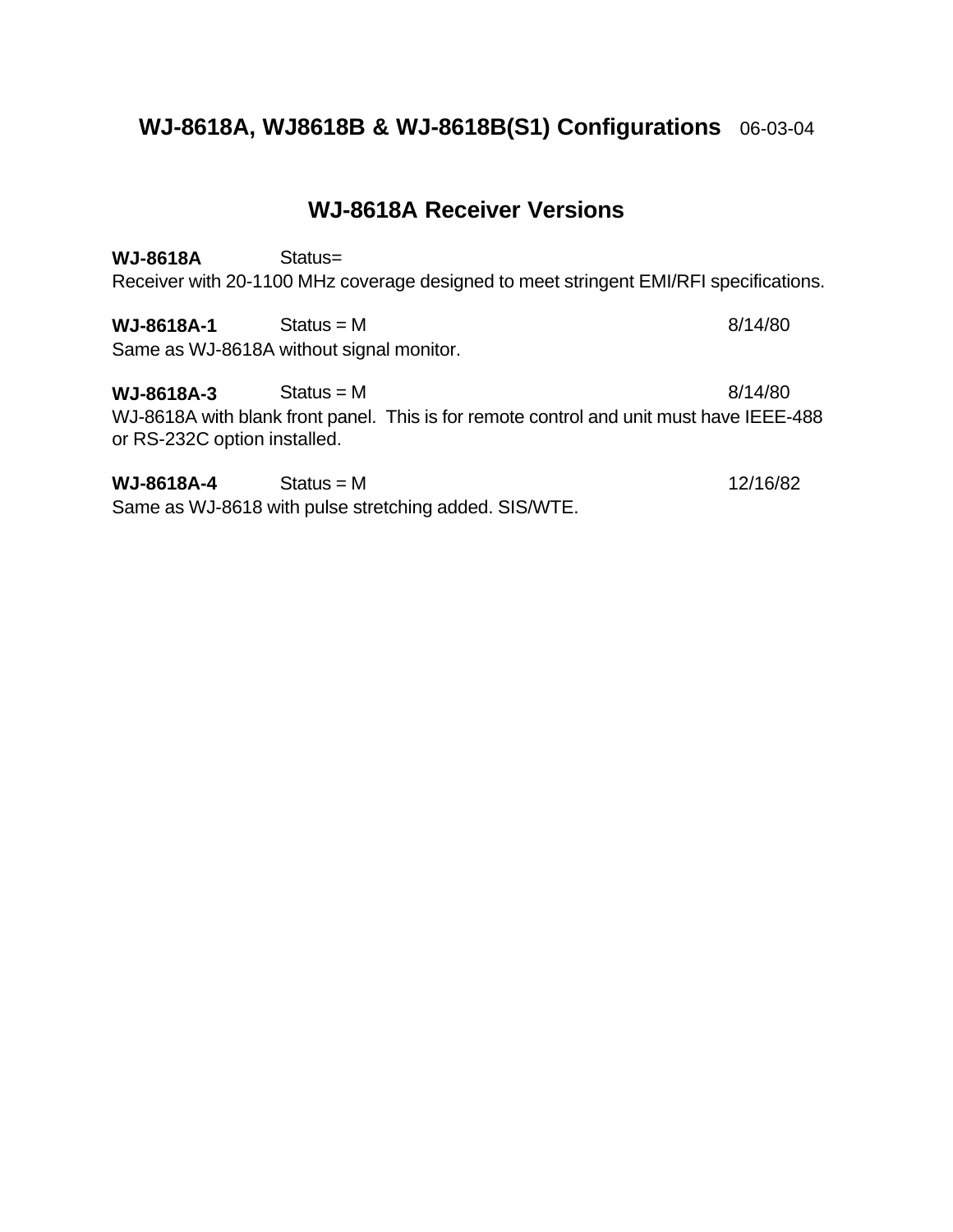# **WJ-8618B Receiver Versions**

**WJ-8618B-1** Status = 3/83 Same as WJ-8618B except new software allowing modified scan and special subroutines upon detection of signals. Added front panel upper case functions for "scan down" and complete "scan" activation from 1100 MHz down to 20 MHz. **WJ-8618B-2** Status = 7/83 WJ-8618B modified for use with WJ-9195 DRD unit. "MULTARS" special software. See file for complete details of program. **WJ-8618B-3** Status = WJ-8618B with blank front panel. This is for remote control and unit must have IEEE-488 or RS-232C option installed. **WJ-8618B-4** Status = 11/83 SSQ-80 receiver spec. keys, mnemonics and software changes. **WJ-8618B-6** Status = 12/8/83 Master/slave LO outputs. Special group delay equalized filters. 50 kHz, 400 kHz, 800 kHz, 2 MHz, 4 MHz. Similar to WJ-8617B-6 but with normal front panel controls. **WJ-8618B-7** Status = 4/84 LSB (J28) and USB (J29) available on the rear panel. Spare fuseholder removed and "WB-IF OUT" installed in that position. **WJ-8618B-8** Status= 5/84 Modified software and 794137-8 extended control subassembly adds seven uppercase functions to front panel pushbuttons (labeled A through G). Frequency display and tuning knob active in scan mode, with frequency display changing only with knob rotation. See files for complete information. **WJ-8618B-9** Status = 7/84 10IF option increases IF bandwidths available to ten. Variable tuning resolution similar to WJ-8615D. See file for further details.  $WJ-8618B-10$  Status =  $10/84$ VHF/UHF receiver. Same as WJ-8618B except includes BCD parallel output of tuning frequency and selectable internal or external local oscillator, RS-232. **WJ-8618B-11** Status = 2/85 Same as WJ-8618B except modified to contain master-slave/local (MS/LO) capabilitiy **WJ-8618B-12** Status = 11/1/85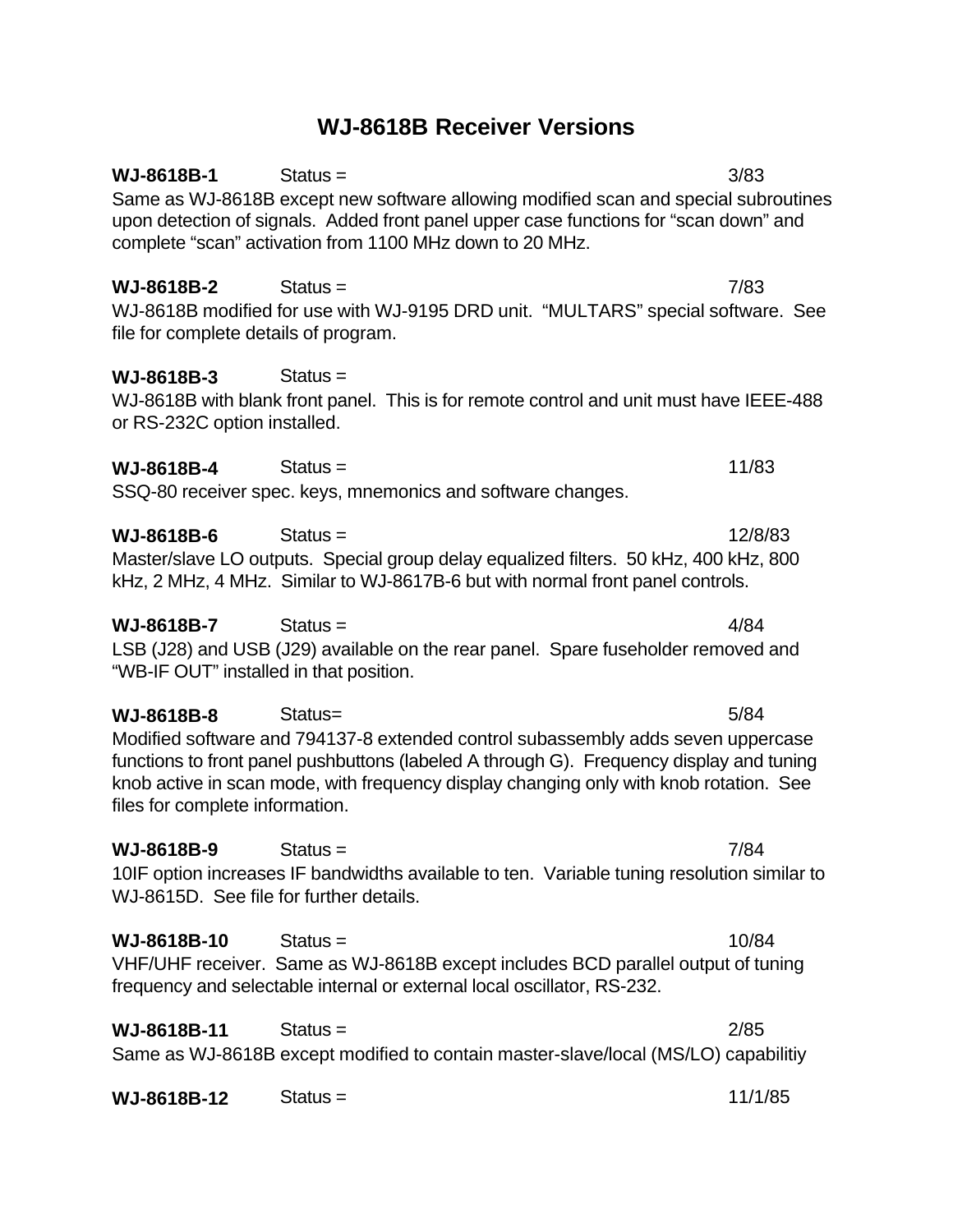Same as WJ-8618B-10 except has IEEE-488 instead of RS-232 communications. No external LO capability. 10 IF bandwidths, 10 MHz IF bandwidth (4 MHz/8 MHz BW is a special). Note: does not include RTC and RLOG.

### **WJ-8618B-12 Revs. 1, 2, 3, & 4** 1/13/86

Differences not listed.

# **WJ-8618B-13** Status = 12/10/85

Same as WJ-8618B-12 which has IEEE-488, parallel BCD output, 10 IF bandwidths. Also adds built-in tracking preselector. Supports 10 MHz IF bandwaidth and RLOG.

WJ-8618B changed to include: BCD parallel output of tuning frequency in option slot 6; RLOG in option slot 5; RTC in option slot 1; No external LO; 10 IF bandwidths supported up to 10 MHz IF bandwidth (4 MHz/8 MHz IF BW is special); Known options not supported: RS-232C interface; ASO; NRT; LOGV; BITE.

**WJ-8618B-14** Status = 1/86

### **WJ-8618B-14 Rev 1** 2/86

Differences not listed.

**WJ-8618B-15** Status = 6/4/86 Same as WJ-8618B except modified for use with WJ-9195 DRD unit and to incorporate software changes per GTE specifications indicated on OA #300987, "High Noon" receiver. Enables receiver to work with WJ-9195 control unit. (See WJ-8168B-2 type number assignment form for details of WJ-9195 DRD modifications). Options supported: M/S, BITE, 488, WBO, FE, SM. (Has been seen with E-Systems tag and a light green front panel).

## **WJ-8618B-15 Rev. 1** 7/86

MS is not a supported option.

**WJ-8618B-16** Status = 6/11/86

Similar to WJ-8617B with modified software to bias display frequency with respect to actual tuned frequency. All units have 10 IF bandwidths and buttons. New name plate. Nerate CPL. Also included: (1) 10 IF BWS selectable up to and including 10 MHz; (2) IF BWS supplied are: 10, 20, 50,100, 250, 500 kHz AND 1, 2, 4, and 10 MHz. Consult engineering regarding: algorithm of frequency offset; Options supported; 10IF, RLOG, BITE, VBFO, PKC, DRD, PSM, 488, WBO-2, FE, SSB, SM, NRT, LOGV, HFE. OA

**WJ-8618B-16** Rev 1. **6/19/86** Differences not listed.